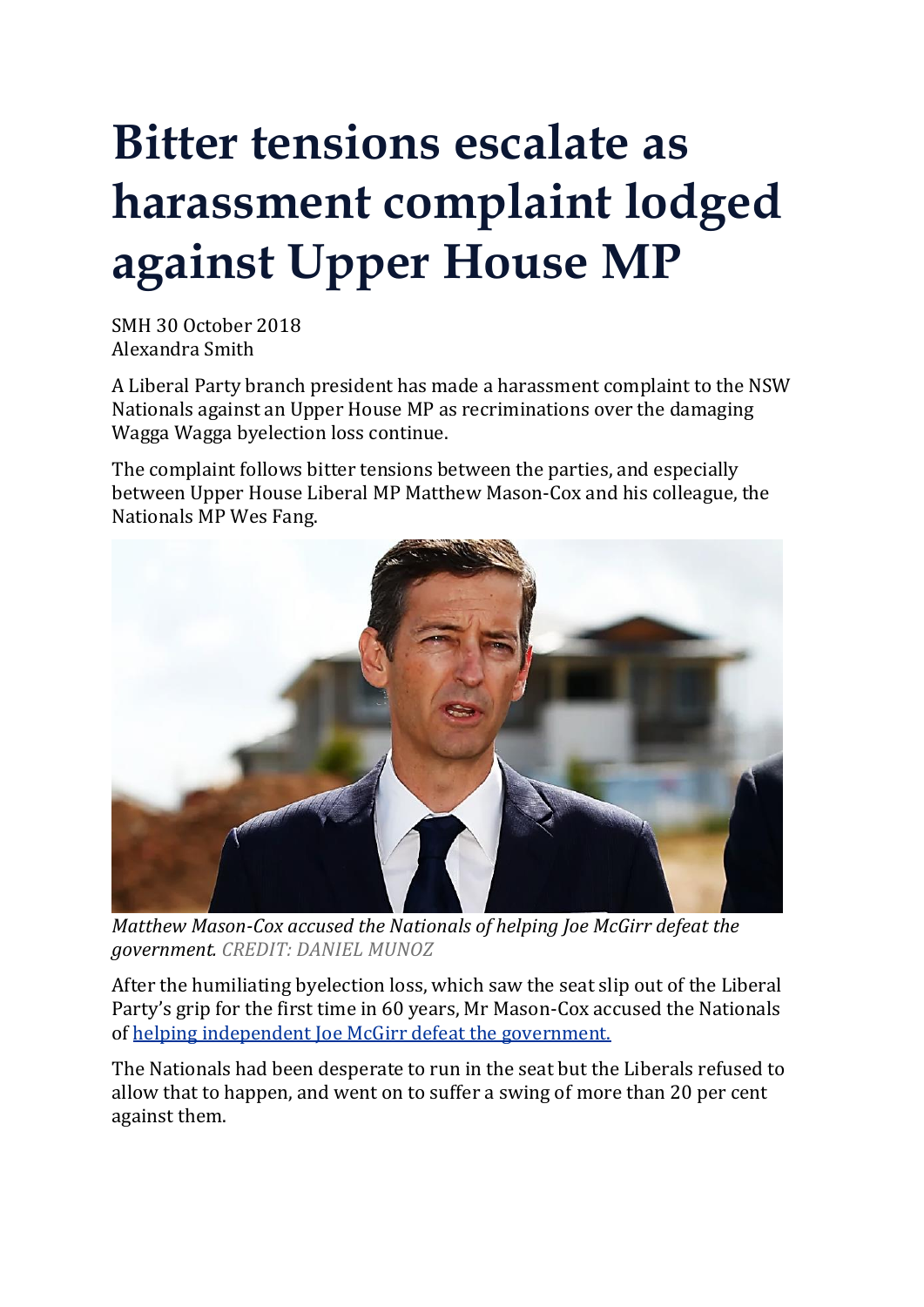The NSW Nationals leader, John Barilaro, has maintained there was no directive from the party to campaign for Dr McGirr but because the Nationals was a "grassroots" party, members were free to do as they chose.

"There are disgruntled party members. Local members of the National Party are more than likely supporting and handing out for an independent," Mr Barilaro said just days before the byelection.

Mr Fang, who lives in Wagga, fired back at Mr Mason-Cox's claims of treachery, and sent a text to him saying: "If I hear you are spreading false rumours about me again, I will f---ing well come after you."



*Nationals MP Wes Fang stands by his comments*. *CREDIT: TWITTER: WES FANG*

He also called him a "c---" and a "pr--k".

Mr Fang later told News Corp that he stood by his comments and confirmed the text to Mr Mason-Cox. He said, "That's because a) he's a c---; and b) everything I said was true.''

The complaint, sent to the head office of the Nationals on the weekend by Wagga branch president Colin Taggart, said Mr Fang's behaviour "clearly contravenes the National Party harassment policy".

The complaint said Mr Taggart was "concerned that this sort of behaviour is condoned and supported by the National Party".

"I and many others believe the continued public support by the National Party of WF [Wes Fang] will make him feel empowered and enabled to threaten and bully others – he has the support and enjoys the favour of the leadership team of which he is a member as Deputy Whip," Mr Taggart's complaint said.